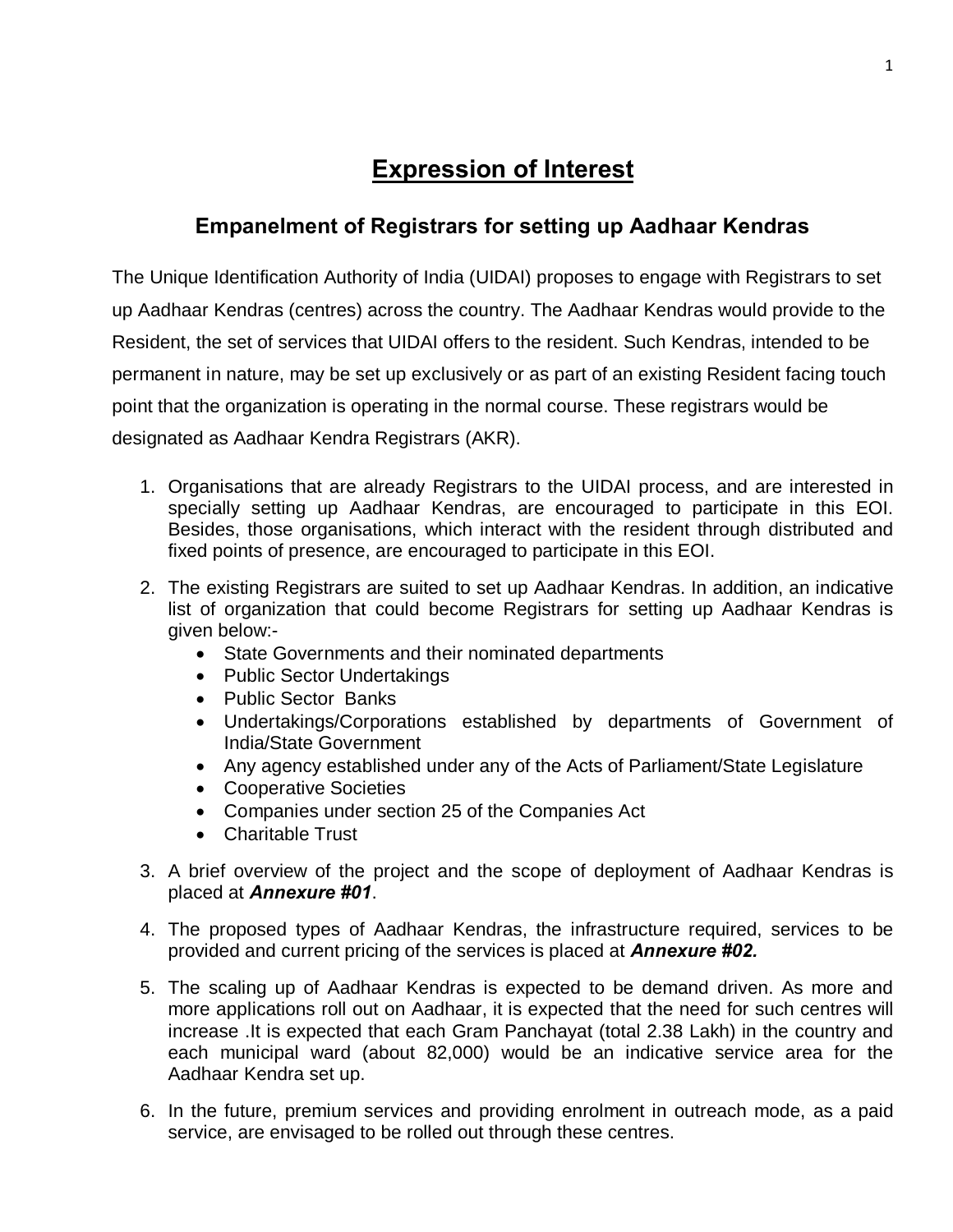- 7. The objective of the EoI is to
	- a. Understand the viability of the existing model
	- b. Seek suggestions for specific inputs from UIDAI that would aid roll out
	- c. Understand the likely roll out by each partner Registrar
	- d. Obtain suggestions for making the existing facility more user friendly
	- e. Explore Aadhaar Kendra Models beyond those suggested in this document
- 8. The EoI will be followed up by an evaluation of inputs received and inclusion of relevant suggestions for creating a model MoU that would be signed between UIDAI and AKRs.
- 9. The important dates are tabulated below:-

| <b>IMPORTANT DATES</b>                                                                               |                                             |  |  |  |  |  |
|------------------------------------------------------------------------------------------------------|---------------------------------------------|--|--|--|--|--|
| Release of EOI                                                                                       | 6 <sup>th</sup> December 2014               |  |  |  |  |  |
| Last date for submission of Suggestions                                                              | 11 <sup>th</sup> December 2014 at 1500 Hrs  |  |  |  |  |  |
| <b>EOI</b> Meeting                                                                                   | 17 <sup>th</sup> December 2014, at 1100 Hrs |  |  |  |  |  |
| Sharing of Draft MoU                                                                                 | 19th December 2014                          |  |  |  |  |  |
| Last Date for responding to MoU                                                                      | 23rd December 2014, At 1100 Hrs             |  |  |  |  |  |
| Release of AKR MoU                                                                                   | 24th December 2014                          |  |  |  |  |  |
| All suggestions may kindly be sent by mail to<br>eudivision@uidai.net.in and arun.rawat@uidai.net.in |                                             |  |  |  |  |  |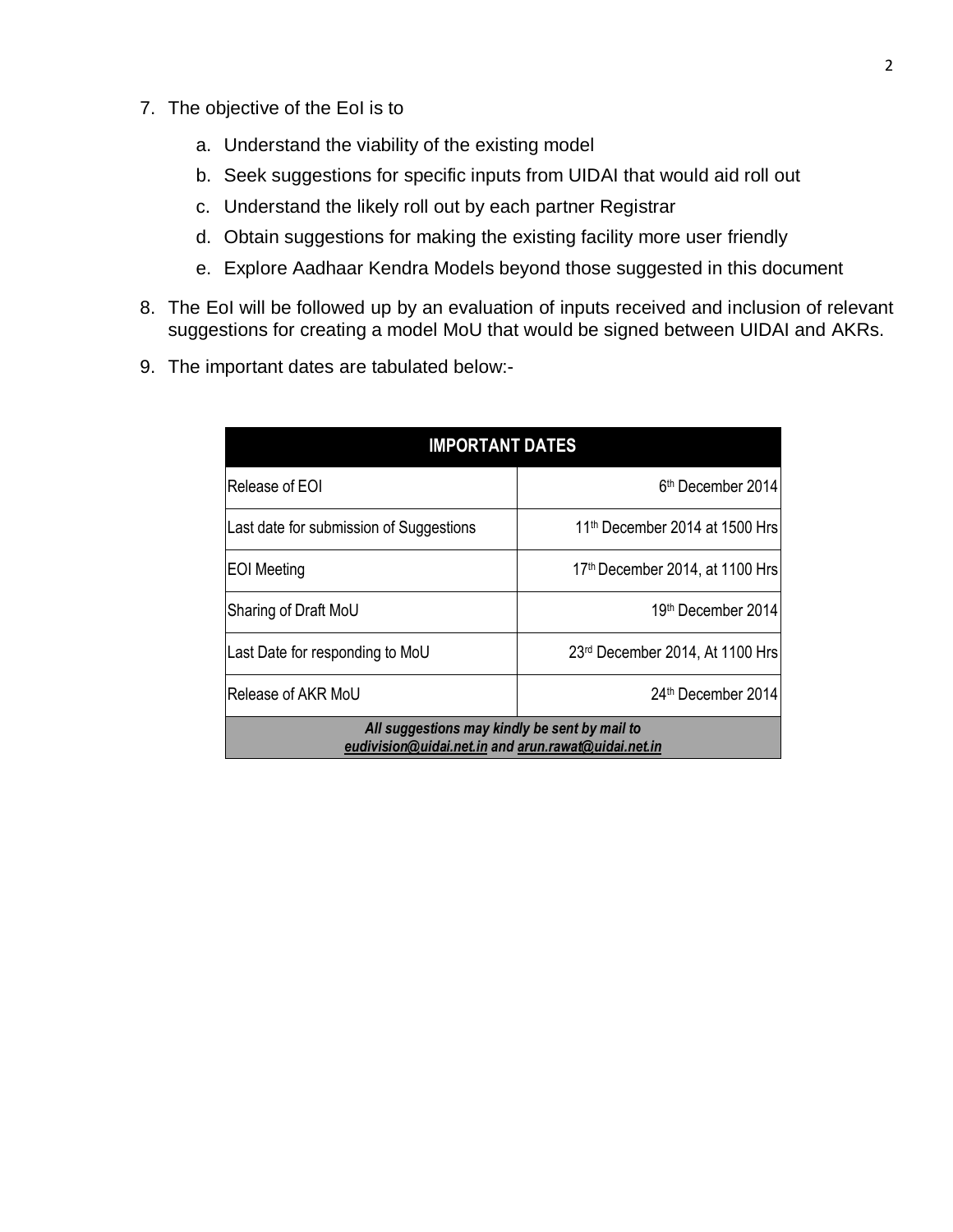3

## **Introduction to the Project and the Scope for Aadhaar Kendras**

- 1. Unique Identification Authority of India (UIDAI) is mandated to issue unique numbers (Aadhaar numbers) to every resident in the country. UIDAI has begun issuing Aadhaar numbers in partnership with a large number of Registrars across the country. The process of enrolments has been gaining momentum since the launch of project on 29th September, 2010 and more than 70 crore Aadhaar have been issued.
- 2. Aadhaar number is a 12-digit **nationally valid unique life timeidentifier** for Indian residents and many services are expected to ride on Aadhaar in future. Aadhaar platform is expected to become the country opentral identity management system. The initiative to issue an Aadhaar number to every resident in India has, at its heart, an ambitious objective: to make identity easily authenticable and verifiable for residents across the country and to make service delivery more effective and efficient. The Aadhaar number is expected to become a convenient, real-time means for individuals to verify their identity anywhere in India. Any agency wishing to authenticate the identity of any resident would be able to contact UIDAI s Aadhaar database, the Central Identification Data Repository (CIDR), to verify that the residents are who they claim they areg Aadhaar is expected to help the resident not only prove their identity but will also be useful in delivery of public services by various agencies. Aadhaar has the potential to be utilized in a variety of social sector schemes in *Government and non-Government Services, Subsidy Benefits, Pensions, Scholarships, Social Benefits, Banking services, Insurance services, Taxation services, Education, Employment, Healthcare etc* not only for improving delivery of service to the intended beneficiary but also to make the administration of the scheme more transparent and efficient.
- 3. Currently UIDAI has an eco-system of more than 50 Registrars and 150 enrollment agencies. These agencies are engaged mainly in the enrollments of the residents under the Aadhaar program. Since Aadhaar is expected to be used in the delivery of various services, over a period of time, UIDAI has also designed more services/processes, which will help the residents in making effective use of Aadhaar. Some of the services which are currently being offered/or in the stages of development are:
	- i. New Enrollment
	- ii. Update of Aadhaar data(biometric/demographic)
	- iii. The electronic copy of Aadhaar (e-Aadhaar)
	- iv. Aadhaar on plastic card
	- v. Authentication based services including e-KYC
	- vi. Other services, which may come up in future
	- vii. Aadhaar Seeding (by different agencies using Aadhaar)
- 4. Currently, the agencies working under the UIDAI umbrella provide the above services in camp based approach while some of the registrars have setup Permanent Enrollment Centres (PEC). At present, there are more than 5000 PECs, which provide the services of enrollment and update to the residents.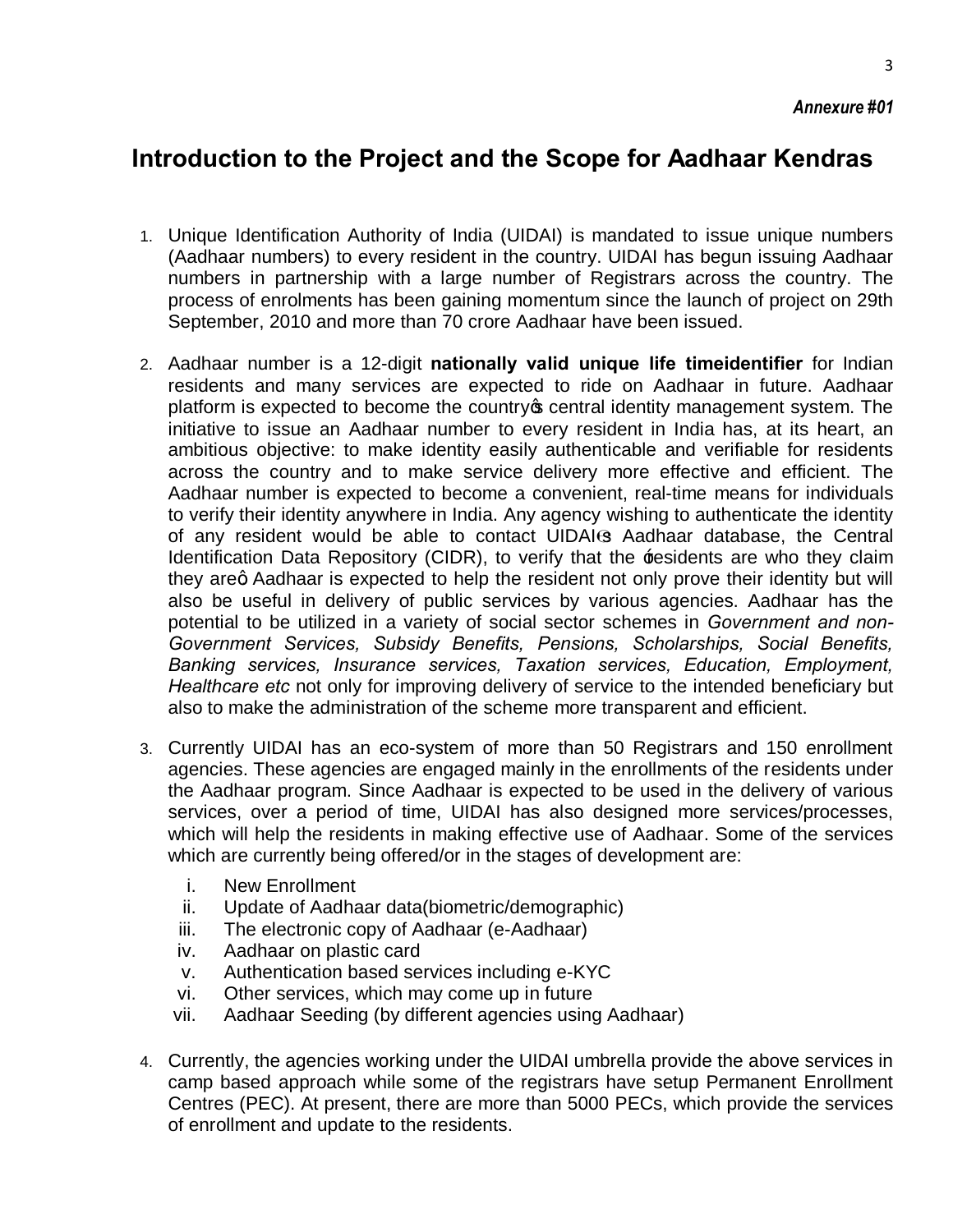- 5. UIDAI proposes to setup Aadhaar Kendras(AK) across the country, which will act as multiple-services-single-point model for providing facilities for multiple transactions related to Aadhaar at a single center. The main purpose of these centres is to provide a physical facility for delivery of Aadhaar related services to the residents at a permanent location, so that the resident can get Aadhaar related services at a single location. The basic principles for setting up such centers are the following-
	- · To be located within the easy reach of the residents
	- Single point of service availability for a defined geography
	- · Transparency in the charges to be incurred by the resident
	- · Provide a good environment to the resident to avail the service
	- · Easy availability of information
- 6. UIDAI has worked in a partnership based model in enrollments, and will continue with the same in the establishment and operation of the AKs. UIDAI plans to empanel the willing organizations to manage the AK. The organizations should be ones that in the normal course interact with residents, and preferably already have existing points of presence for the same. Such organizations can be of the following types:
	- a. Existing registrars of UIDAI
	- b. Public Sector Undertakings
	- c. Public Sector Banks
	- d. Undertakings/Corporations established by departments of Government of India/State/UT Governments
	- e. Any agency established under any of the Acts of Parliament/State Legislature
- 7. The following is the overview of work that is expected of the such organizations
	- · Act as a Registrar of UIDAI for enrollment of Aadhaar. The registrar will get the financial support being currently provided for enrollment as per the Government of India approval. The enrollment at such AKs shall be done in accordance with the PEC policy of UIDAI.
	- · Establish the AK on their own, or engage the services of agencies empanelled by UIDAI for the purpose.
	- · Management/ control of such AKs.
	- · Provide information to UIDAI on all such AKs through the approved means.
	- · The pricing of the Aadhaar services shall be in accordance with the guidelines issued by UIDAI. Details are placed at *Annexure #02* of this document.
	- · Other non-Aadhaar based resident centric services may also be co-located at the AKs.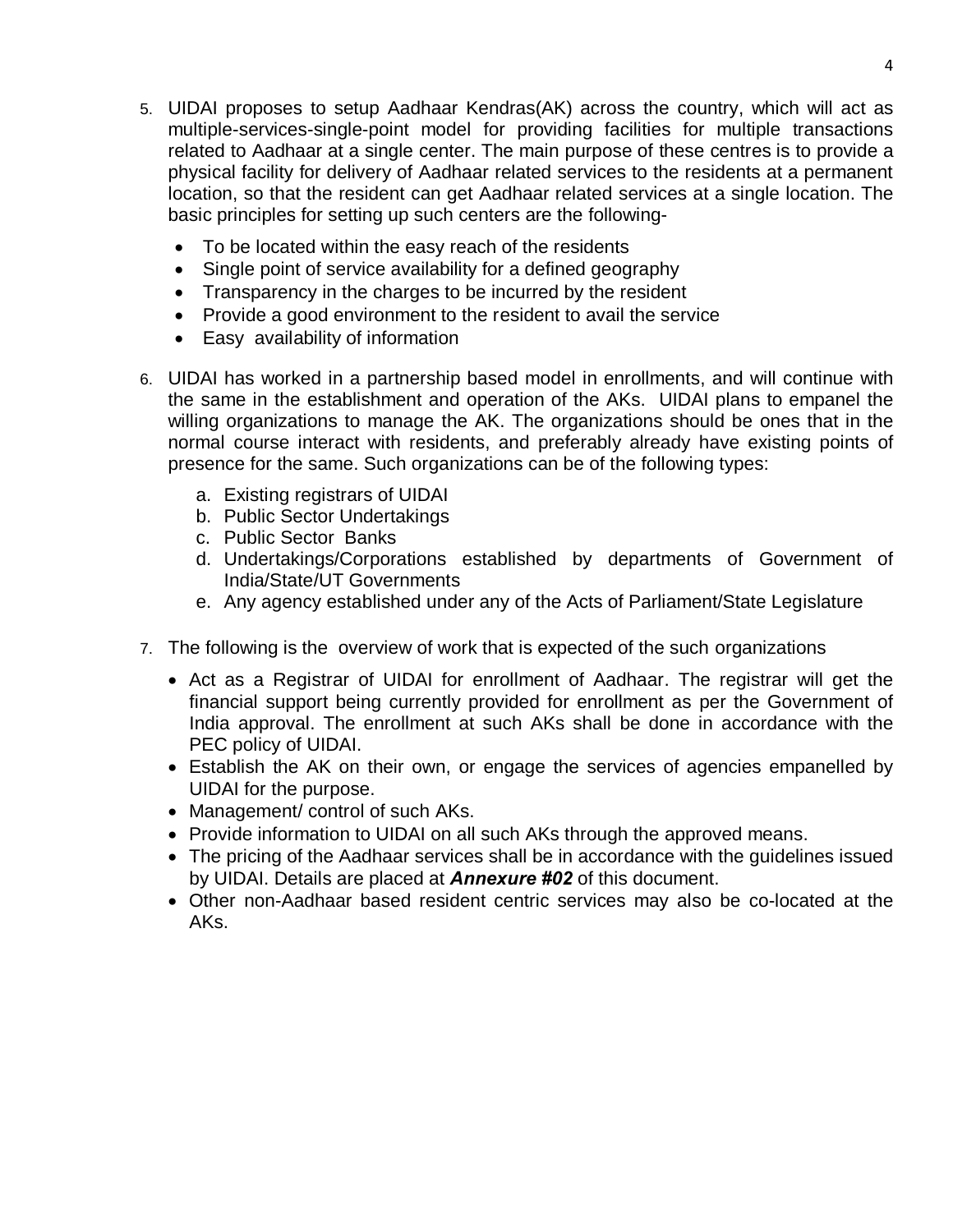8. Audit and Monitoring by UIDAI

UIDAI has a process for monitoring the performance of the enrollment process and in future it will establish the process for inspection and monitoring of AKs. During the inspection the following will be checked

- · Adherence to and compliance of UIDAI
	- o Processes
	- o Information security Guidelines
	- o AK Infrastructure guidelines. (Details are placed at *Annexure #02* of this document.)
- 9. Scale of the AKs

The setting and scale up of AKs is expected to be demand driven. As more and more applications roll out on Aadhaar, it is expected that the need for such centres will increase. Update of Aadhaar data, including biometric updates of children at 5 and 15 years of age, is also a permanent need of the residents, which the AKs will meet.

In terms of its geographical spread, besides other locations, at least each Gram Panchayat(total 2.38 lakh)in rural areas, and each municipal ward (about 82,000) in the urban centres in the country could be an indicative service area for the AK.Where required,a mechanism for allotment of AK locations amongst multiple AKRs in a state, as well as other details of engagement of such AKs with the state government shall be clearly defined in due course.

………………………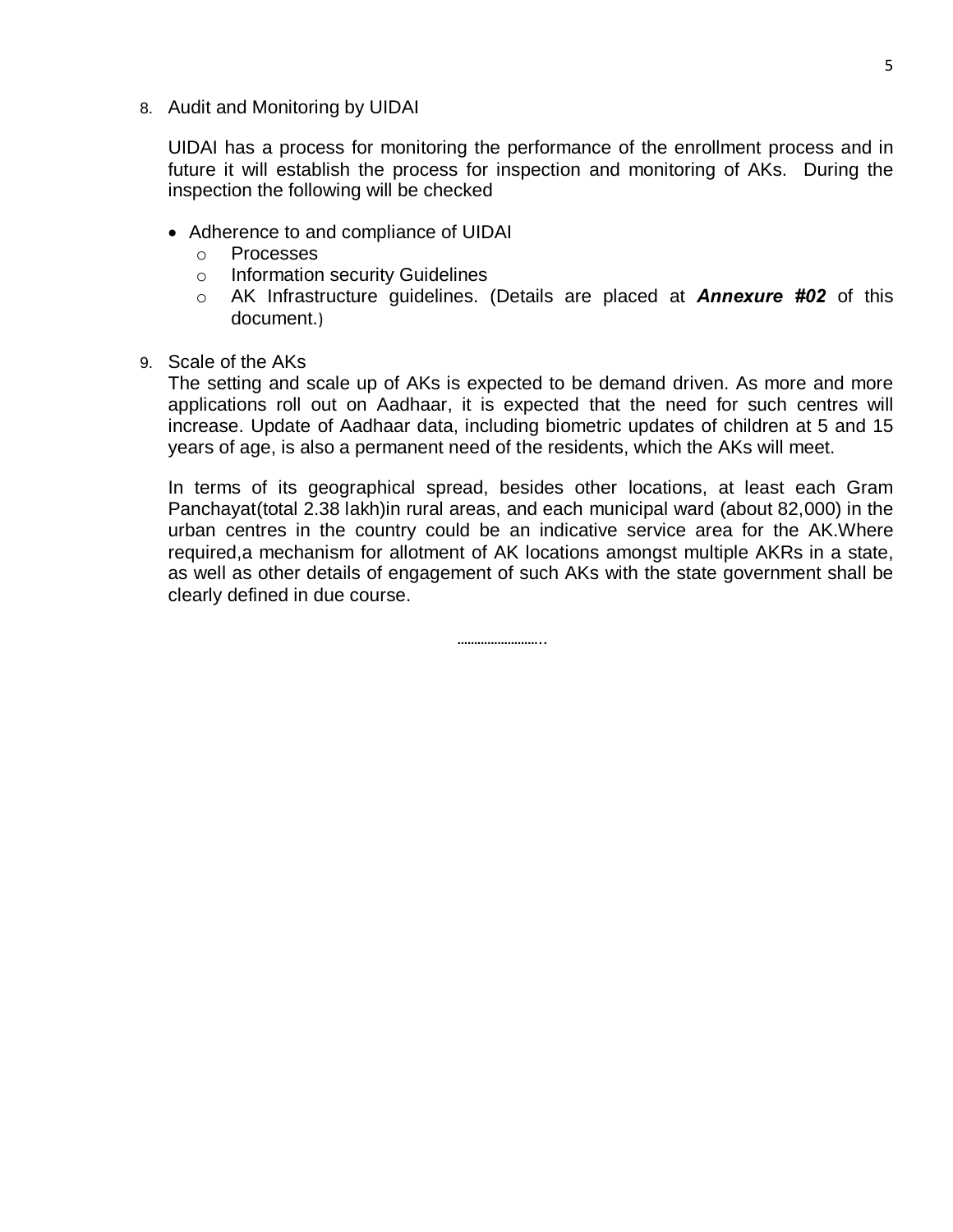#### **Aadhaar Kendras – Types, Infrastructure Required and Pricing**

**Objective**: To provide a single location where the resident can avail of all services that are directly or indirectly related to Aadhaar, including Aadhaar based service delivery.

**Method**: Leverage locations like CSCs, Sanchaar Haats and Post Offices, which normally provide resident centric services, are wide spread and are easy to access. The Aadhaar services would be in addition to all services being provided, and hence would remain viable for the service provider. An AKR may set up exclusive Aadhaar Kendras, if they so desire.

**Types of Aadhaar Kendras** : Three distinct types of Aadhaar Kendras are envisaged. Each has different infrastructure requirements. The number of services that can be provided at the Kendras also differ. These are tabulated below and then discussed in detail.

|                         | <b>SERVICE</b>                                                 | <b>TYPE A</b>                                                                                   | <b>TYPE B</b>                                                               | <b>TYPE C</b>           | <b>COST OF SERVICE</b>                           |                                        |                                                                         |  |
|-------------------------|----------------------------------------------------------------|-------------------------------------------------------------------------------------------------|-----------------------------------------------------------------------------|-------------------------|--------------------------------------------------|----------------------------------------|-------------------------------------------------------------------------|--|
| <b>SR</b><br><b>NO</b>  |                                                                | <b>Enrolment</b><br>Kit<br>Computer<br>Internet<br>Printer<br>FP Scanner<br><b>Iris Scanner</b> | Computer<br>Internet<br>Printer<br><b>FP Scanner</b><br><b>Iris Scanner</b> | <b>MicroATM</b>         | Payment<br>to be<br>made by<br>Resident<br>(Rs.) | Payment<br>by UIDAI<br>to AKR<br>(Rs.) | Payment<br>by End<br>User $1$ to<br><b>AKR</b><br>(Rs.)<br>expect<br>#9 |  |
| A                       | B                                                              | $\mathbf c$                                                                                     | D                                                                           | E                       | F                                                | G                                      | н                                                                       |  |
| 1                       | <b>ENROLMENT</b>                                               | $\checkmark$                                                                                    | $\boldsymbol{\mathsf{x}}$                                                   | $\pmb{\times}$          | <b>NIL</b>                                       | 40                                     | <b>NIL</b>                                                              |  |
| $\overline{2}$          | <b>BIOMETRIC</b><br><b>UPDATION</b>                            |                                                                                                 | $\boldsymbol{\mathsf{x}}$                                                   | $\overline{\mathsf{x}}$ | 15                                               | 20                                     | <b>NIL</b>                                                              |  |
| $\mathbf 3$             | <b>DEMOGRAPHIC</b><br><b>UPDATION</b>                          |                                                                                                 | $\checkmark$                                                                | $\overline{\mathsf{x}}$ | 15                                               | <b>NIL</b>                             | <b>NIL</b>                                                              |  |
| $\overline{\mathbf{4}}$ | eAadhaar                                                       |                                                                                                 | $\checkmark$                                                                | $\overline{\mathsf{x}}$ | 10                                               | <b>NIL</b>                             | <b>NIL</b>                                                              |  |
| $\overline{\mathbf{5}}$ | eKYC                                                           |                                                                                                 | $\checkmark$                                                                | $\checkmark$            | <b>NIL</b>                                       | <b>NIL</b>                             | 5                                                                       |  |
| 6                       | <b>SEEDING</b>                                                 | $\checkmark$                                                                                    | $\checkmark$                                                                | $\checkmark$            | <b>NIL</b>                                       | <b>NIL</b>                             | $\overline{3}$                                                          |  |
| $\overline{7}$          | <b>BFD</b>                                                     |                                                                                                 | $\checkmark$                                                                | $\checkmark$            | 5                                                | <b>NIL</b>                             | <b>NIL</b>                                                              |  |
| 8                       | <b>UCL Lite</b><br>(Provide Cell<br>Number, Email,<br>Consent) |                                                                                                 |                                                                             | $\overline{\mathsf{x}}$ | 5                                                | <b>NIL</b>                             | <b>NIL</b>                                                              |  |
| $\boldsymbol{9}$        | <b>PAYMENTS/ CASH</b><br><b>WITHDRAWL</b>                      | $\mathsf{x}$                                                                                    | $\overline{\mathsf{x}}$                                                     | $\checkmark$            | <b>NIL</b>                                       | <b>NIL</b>                             | 2%                                                                      |  |
| 10                      | <b>COUPONS</b>                                                 |                                                                                                 |                                                                             |                         | <b>NIL</b>                                       | <b>NIL</b>                             | 3                                                                       |  |

**Table 01: Types of Kendras and Services delivered**

**<sup>1</sup>**End User – An Institution like a State Government or Central Ministry, that enters into an agreement with the AKR to extend facilities like Aadhaar seeding at field lelvel.

*NOTE: All payments shown in Column H are indicative only and point to the fact that this is an additional stream of revenue for the AKR.*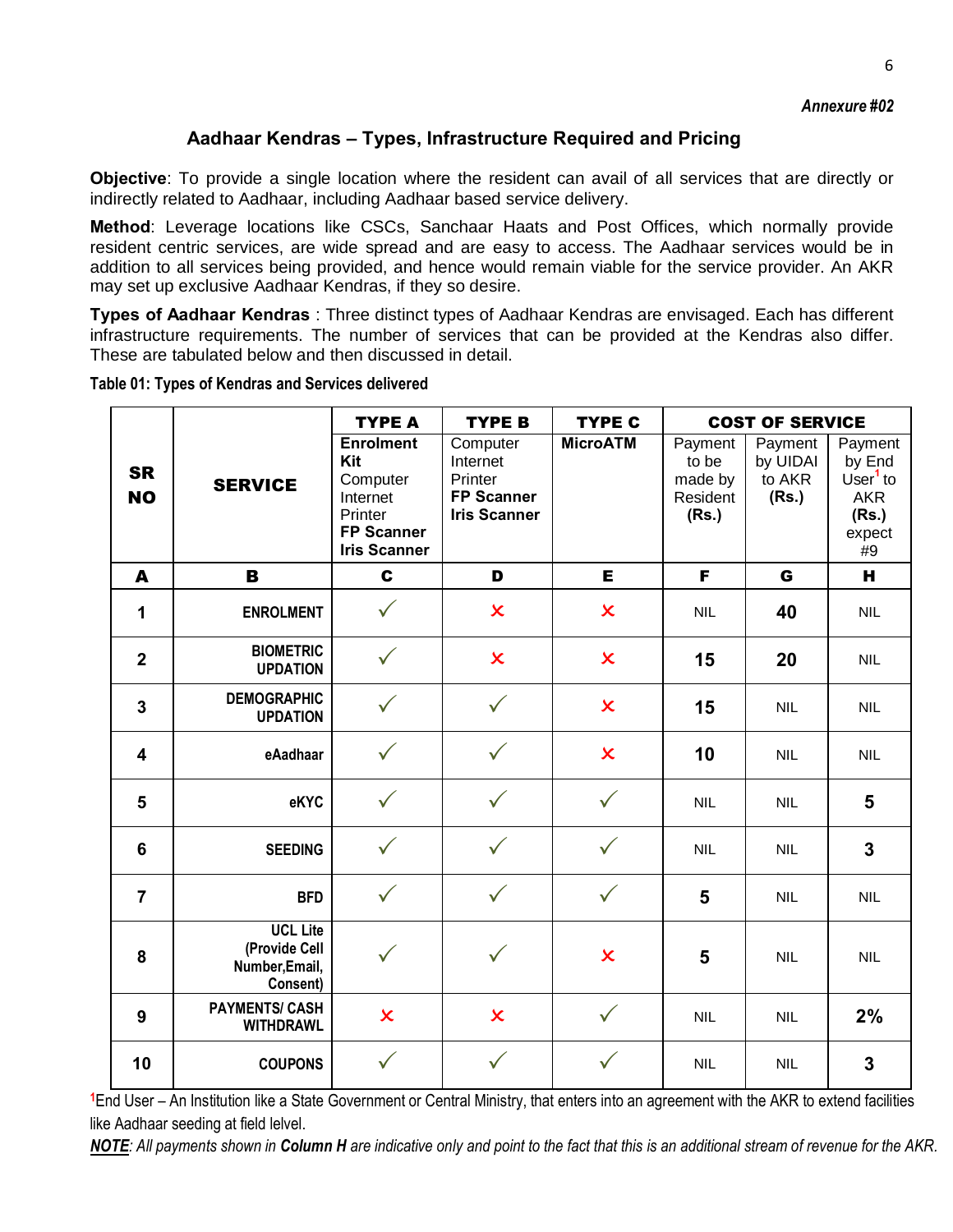## **Discussion on the Types of Aadhaar Kendras**

#### **Aadhaar Kendra – Type A**

The *Services* expected to be provided from such a Kendra are

- ß Aadhaar Enrolments
- **Biometric Updation**
- **•** Demographic Updation
- ß eAadhaar
- ß eKYC and eKYC
- **Seeding**
- ß All forms of Aadhaar service delivery *except* the BC Model MicroATM for payments.

The *Infrastructure* to be deployed is indicated in Table 01, **Column C**. For an existing service point with a computer and internet connection there is a need to add the Aadhaar enrolment kit.

#### **Aadhaar Kendra – Type B**

The *Services* expected to be provided from such a Kendra are

- Demographic Updation
- **•** eAadhaar
- Seeding and eKYC
- All forms of Aadhaar service delivery except the BC Model MicroATM for payments.

The **Infrastructure** to be deployed is indicated in Table 01, **Column D**. For an existing service point with a computer and internet connection there is a need to add the fingerprint scanner and iris scanner.

#### **Aadhaar Kendra – Type C**

The *Services* expected to be provided from such a Kendra are

- ß Seeding and eKYC
- ß All forms of Aadhaar service delivery especially the BC Model MicroATM for payments.

The **Infrastructure** to be deployed is indicated in Table 01, **Column E**. Only a microATM is to be procured. The microATM has been clearly defined by the IBA and the relevant document can be accessed from the link

http://uidai.gov.in/images/commdoc/uidai\_scheme\_deployment\_of\_microatms\_261012.pdf

All Aadhaar Kendras also wanting to extend to the resident the Aadhaar enabled payments system would deploy the Type C Kendra, either in stand-alone mode or as an addition to the Type A or Type B Kendra. As this requires an additional tie up with the banks, this has been kept as a separate module.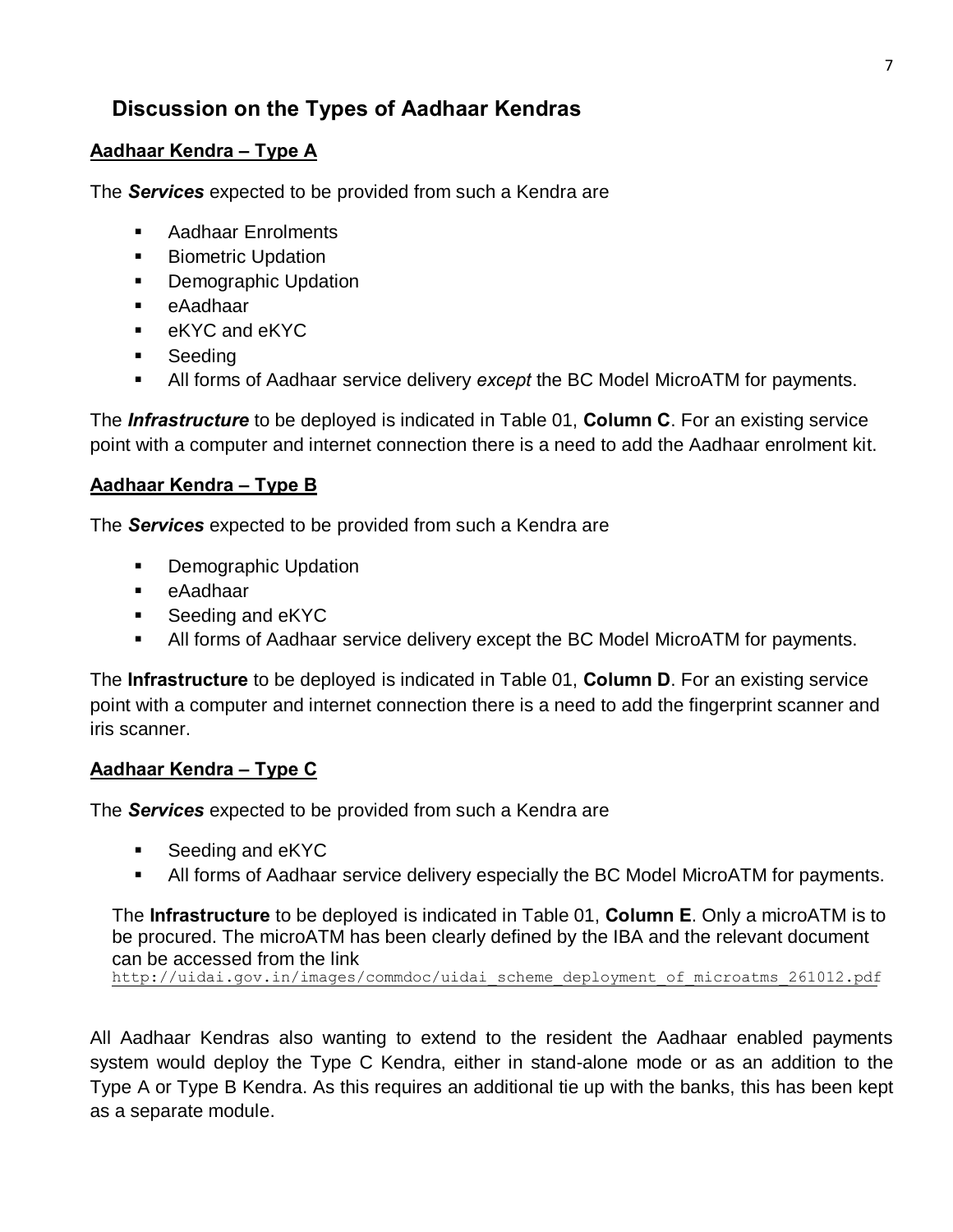## **Discussion on the Type and Scope of Services**

- 1. Enrolment is a once in a lifetime exercise and is expected to be used by the balance population and cater to population on account of births.
- 2. Biometric Updation is to be done incase enrolment was done before the age of 15 years. Also, for all enrolments done before the age of 5 years, biometrics are not captured, and need to be provided. Relatively poor biometric capture at the time of enrolmewnt are laso a reason for biometric updates.
- 3. Demographic updation is an on-going activity, expected to be used with change of address, change of mobile number, change of name and the like.
- 4. eAadhaar is a popular service that enables a resident to obtain an electronic Aadhaar letter eAadhaar, in case the original letter may have been misplaced or for some reason, not delivered.
- 5. eKYC, at this point, is used by Banks open Bank Accounts. It has immense potential as it is expected to be used widely for obtaining SIM cards, and other such services, were, in the normal course documentary evidence is required to be given. State Governments are also potential users of this service.
- 6. Seeding is an integral requirement of Aadhaar applications. This is a feature that is expected to be used repeatedly.
- 7. Best Finger Detection (BFD) is to be done once by residents who may experience difficulty in carrying out biometric authentication. This facility helps the resident to identify the fingers better suited for attempting authentication.
- 8. The facility to provide the cell number, email and update consent has been extended to the resident through the UCL Lite client. This facility is expected to be used well.
- 9. Payments/Cash Withdrawals along with deposits and money transfers are part of the facilities that can be availed from BCs using a microATM. This requires a separate tie up with banks and an understanding of their business model. It has been included here to indicate this service as a potential revenue stream.
- 10.Coupons are disbursed in some schemes in lieu of commodities. Aadhaar based authentication prior to disbursement of the coupon and as proof of disbursement of the coupon, is the service envisaged here. This is yet to be deployed at scale and is mentioned here as a possible service and hence a potential; revenue stream. In this case too, the reimbursement for coupon handling/printing and Aadhaar authentication, would need to be separately worked out by the AKR and the institution wishing to dispense coupons.

*NOTE: In addition to the services identified above, the UIDAI may launch further resident facing services like lost EID and resolution in case of multiple enrolments, besides others. Where feasible, such services too, would be extended to the resident through the Aadhaar Kendras.*